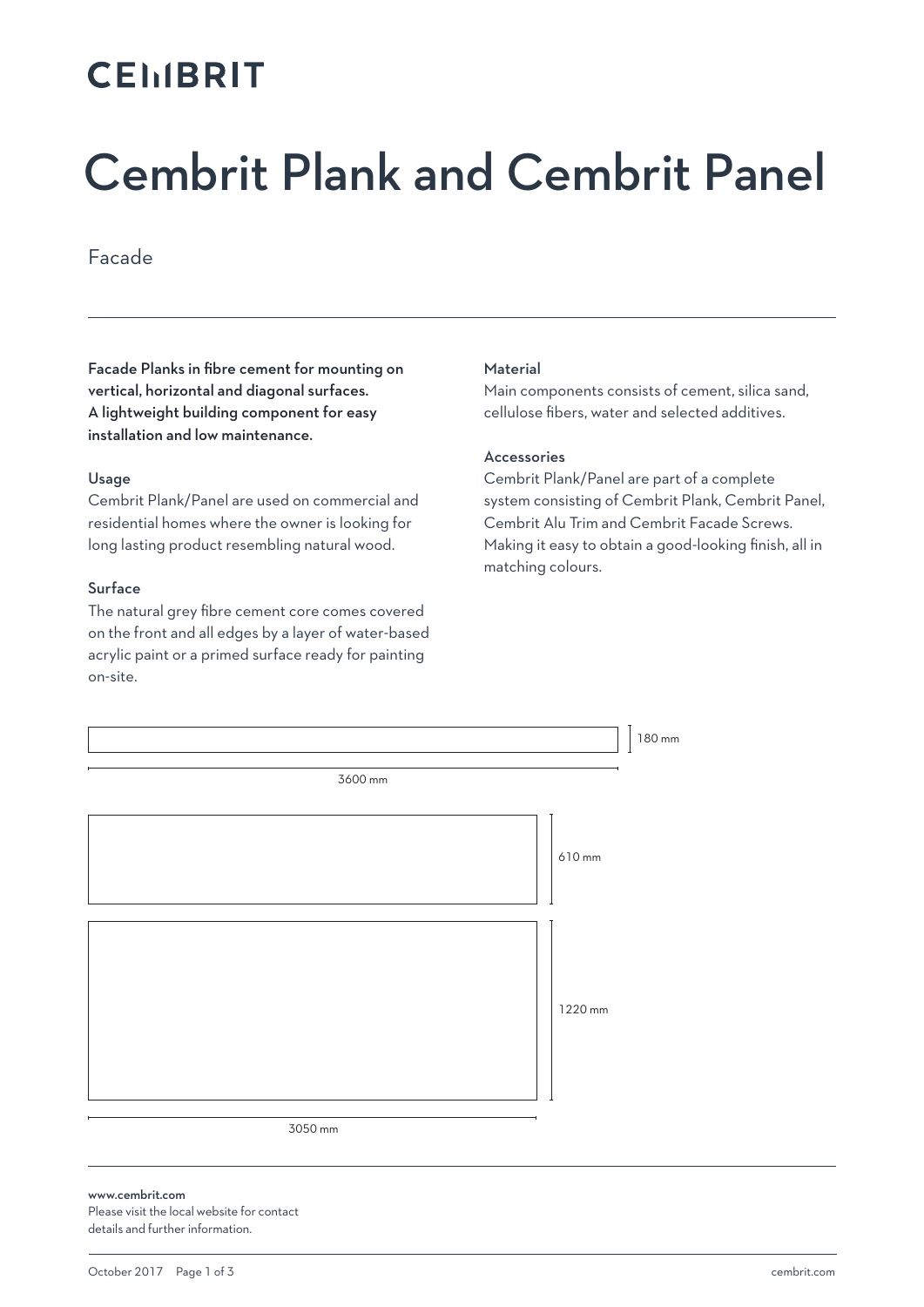# **CEMBRIT**

### Cembrit Plank and Cembrit Panel

| Dimension                                                         |                   | <b>Cembrit Plank</b>        | <b>Cembrit Panel</b> |                     |
|-------------------------------------------------------------------|-------------------|-----------------------------|----------------------|---------------------|
| Width                                                             | mm                | 18 <sub>O</sub>             | 1220                 | 610                 |
| Length                                                            | mm                | 3600                        | 3050                 | 3050                |
| Thickness                                                         | mm                | 8.0                         | 8.0                  | 8.0                 |
| Dimension tolerance (EN 12467 level I)                            |                   |                             |                      |                     |
| Thickness Cedar (Smooth)                                          | mm                | $-0,8,+1,2$ ( $\pm$ 0,6 mm) | $-0,8,+1,2$          | $-0,8,+1,2$         |
| Width                                                             | mm                | ± 3                         | ± 4                  | ± 3                 |
| Length                                                            | mm                | ± 5                         | ± 5                  | ± 5                 |
| Physical properties                                               |                   |                             |                      |                     |
| Density, dry, minimum apparent (EN 12467)                         | Kg/m <sup>3</sup> | 1200                        | 1200                 | 1200                |
| Density, dry, average (EN 12467)                                  | Kg/m <sup>3</sup> | 1340                        | 1340                 | 1340                |
| Weight including 5% moisture                                      | Kg/pcs.           | 8.0                         | 46.8                 | 23.4                |
| Mechanical properties                                             |                   |                             |                      |                     |
| E-module, ambient (EN 12467)                                      | GPa               | 9.1                         | 9.1                  | 9.1                 |
| Bending strength (EN 12467)                                       |                   |                             |                      |                     |
| Along grain, ambient                                              | MPa               | 11.8                        | 11.8                 | 11.8                |
| Across grain, ambient                                             | <b>MPa</b>        | 21.7                        | 21.7                 | 21.7                |
| Average, ambient                                                  | <b>MPa</b>        | 16.8                        | 16.8                 | 16.8                |
| Along grain, wet                                                  | <b>MPa</b>        | 7.3                         | 7.3                  | 7.3                 |
| Across grain, wet                                                 | <b>MPa</b>        | 14.0                        | 14.0                 | 14.0                |
| Average, wet                                                      | <b>MPa</b>        | 10.7                        | 10.7                 | 10.7                |
| Thermal properties                                                |                   |                             |                      |                     |
| Temperature range                                                 | $\circ$ C         | Max. 80                     | Max. 80              | Max. 80             |
| Frost resistance (max RL > 0,75 EN 12467)                         | Cycles            | 100                         | 100                  | 100                 |
| Hygrothermal properties                                           |                   |                             |                      |                     |
| Moisture movement (30/90 % RH, EN 12467)                          | mm/m              | 0.56                        | 0.56                 | 0.56                |
| Water absorption (Saturated in water, 24<br>hrs. 105°C, EN 12467) | %                 | 24.2                        | 24.2                 | 24.2                |
| Water impermeability (EN 12467)                                   | Visual            | No drop                     | No drop              | No drop             |
| Fire properties                                                   |                   |                             |                      |                     |
| Reaction to fire (EN 13501-1)                                     |                   | $A2-S1,$ do                 | A2-s1, do            | A2-s1, do           |
| Other properties                                                  |                   |                             |                      |                     |
| Category, class (EN 12467)                                        |                   | NT A2 I                     | NT A <sub>2</sub> I  | NT A <sub>2</sub> I |